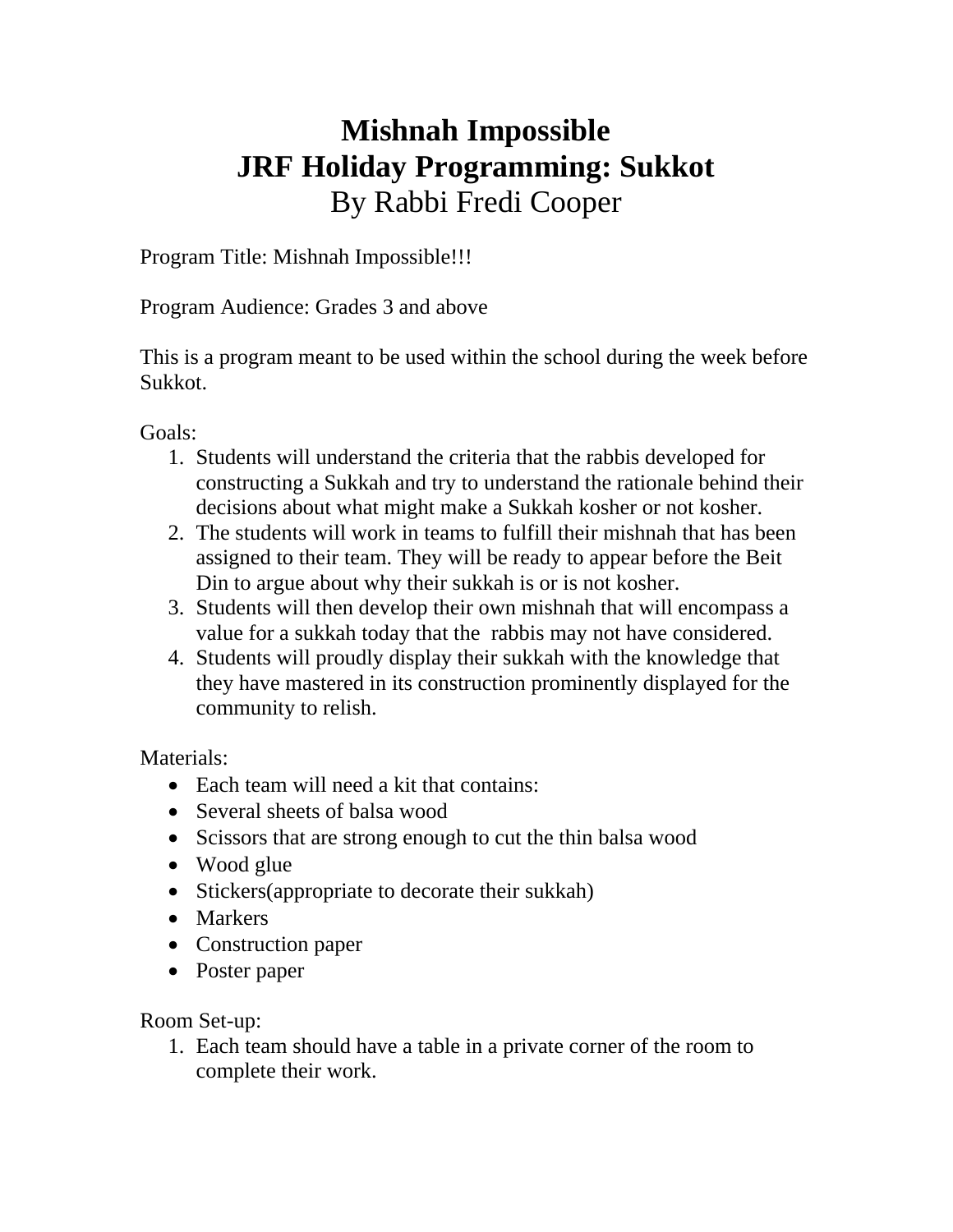- 2. One long table should be set up in the front of the room for the Beit Din
- 3. Each table should be prepared ahead of time with all necessary materials.

## Textual Materials:

Each team is issued an invitation that reads:

 Welcome to Mishnah Impossible!!! You and your team members have been invited to take on this challenge. If you choose to be a part of this important mission you and your team will construct a sukkah. You will need to read the sheet first that tells you what makes a Sukkah kosher. Then together…..read your Mishnah and decide first if you have been asked to build a kosher or a non-kosher Sukkah!!! Be ready to give reasons for why your Sukkah is or is not kosher!

Then get busy! Build the Sukkah your Mishnah describes with the supplies on your table. Tonight you will need to bring this Sukkah to a Beit Din( a group of three rabbinic judges) and tell them why you built your Sukkah in this manner. They will decide if you portrayed it accurately……and if they agree with you about whether it is Kosher or not!!!!

Write a mishnah for your teams wish for a Sukkah for our time. What are the things that are most important for your Sukkah and what makes it kosher in your terms.

Good Luck in this mission.

## Texts for use in this activity:

Each team will receive the following basic text:

## Building a Sukkah

*The Sukkah is a temporary structure created for Sukkot. It must be erected in the open air under the sky, not in a room or under a tree. It consists of four walls and a removable covering. The covering the "Skahk" must be of material that grows from the soil, has been detached from the ground and cannot be defiled. The Skahk must be loose enough so that one can see the sky. Technically, two complete walls and part of a third will satisfy the requirements for a Sukkah…..but it is customary to have four walls. The Sukkah should not be more than 30 feet high because it would then cease to be a temporary structure. It should be at least the size of 26 square inches.*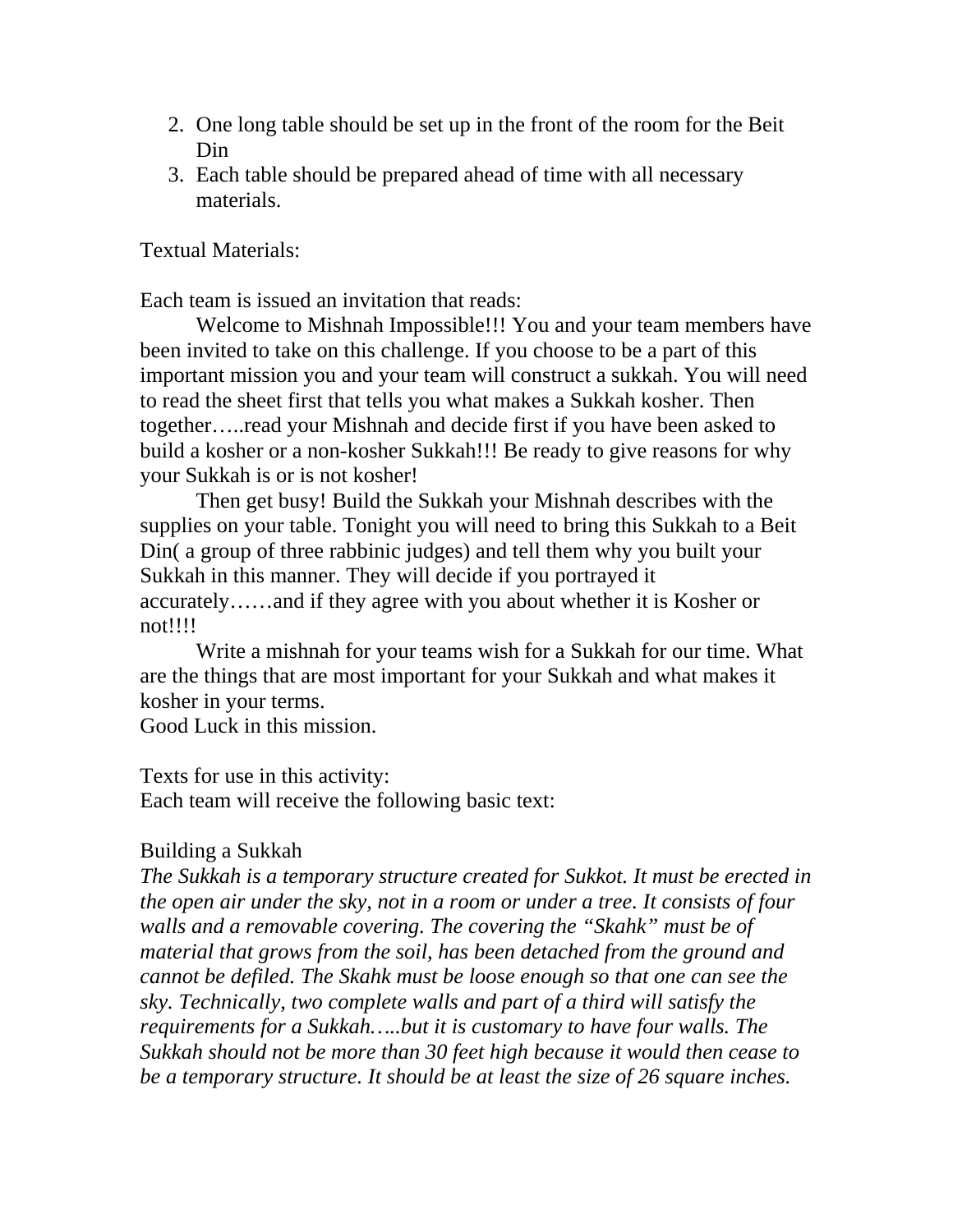*Some people build a Sukkah in their houses by having a removable ceiling in one room.* 

Each team will work from one of the Mishnayot listed below. They should receive their Mishnah on a slip of paper with no other explanation. It will be up to them to work from this Mishnah.

Mishnah 1:2

If one make his Sukkah under a tree, it is as though he had constructed it inside of the house. If one Sukkah were above another the upper Sukkah is valid and the lower Sukkah is invalid. R. Judah says if there are no occupants in the upper one, the lower one is valid.

Mishnah 2:2 If one prop up his Sukkah with the legs of a bed, it is valid.

Mishnah 2:3

If one build his Sukkah on the top of a wagon or on the deck of a ship, it is valid and they may go up into it on the festival. If on the top of a tree or on the back of a camel, it is valid.

Mishnah 2:4

If one construct the Sukkah between the trees and the trees form it sides, it is valid.

More than one team can get each slip. It is fun to see how different teams interpret these same Mishnayot!!!!!

After the teams have completed their building they should write an explanation that supports what they have done and attach the Mishnah to it, as well.

Additionally, if they have written a new "Mishnah" for their team they should include it, and tell why they have highlighted this issue.

Beit Din:

Each team will come before the Beit Din(made up of older students, teachers or parents) and explain their Sukkah and the reasons that they have built it as it is.